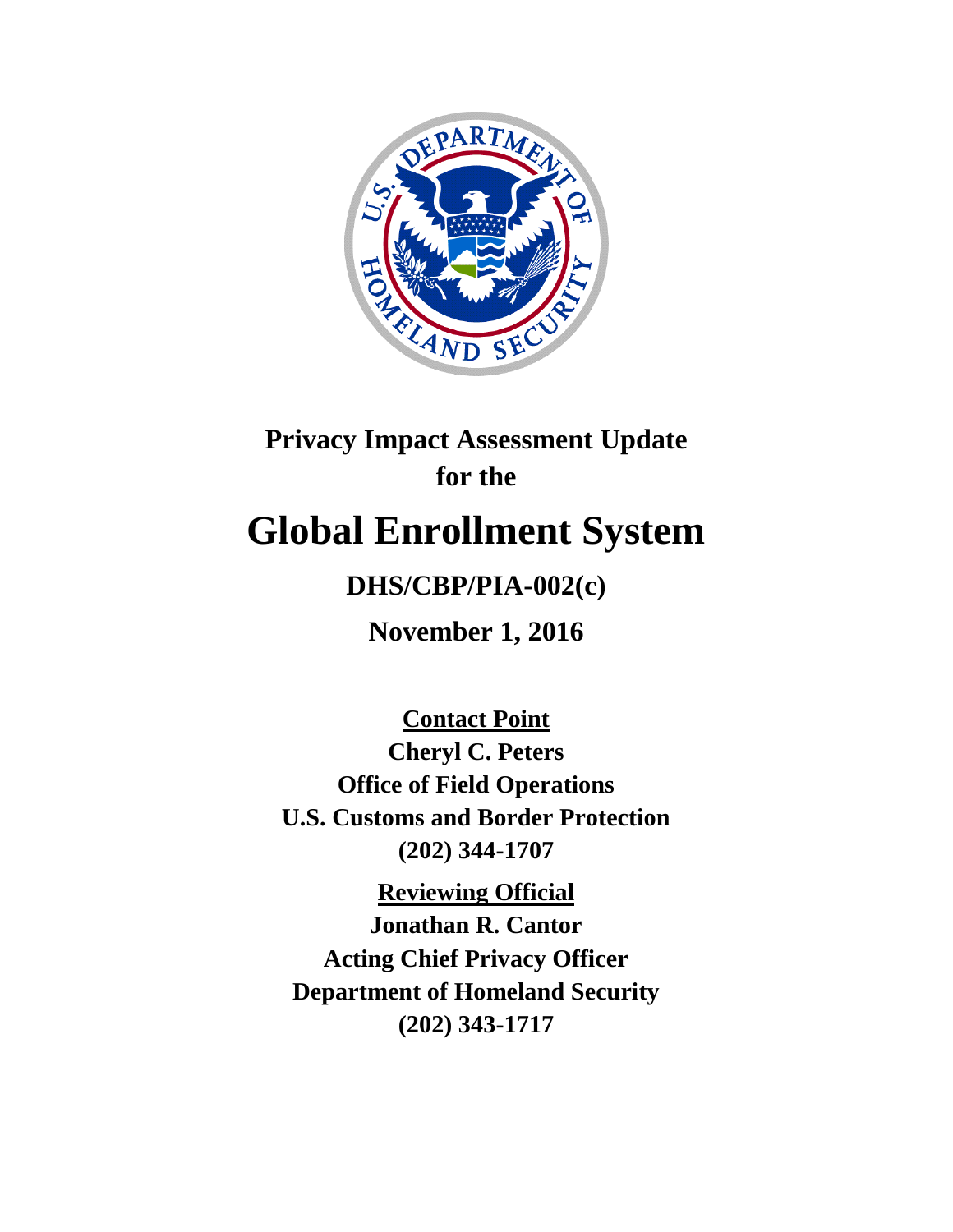

### **Abstract**

The Global Enrollment System (GES) is a U.S. Department of Homeland Security (DHS)/U.S. Customs and Border Protection (CBP) centralized information technology (IT) system that facilitates enrollment and security vetting for trusted traveler, registered traveler, and trusted worker programs. Program participants volunteer to provide personally identifiable information (PII) to CBP in return for expedited transit at designated U.S. border ports of entry (POE) and for access to sensitive CBP-controlled areas or positions. CBP is updating this Privacy Impact Assessment (PIA) to include new trusted traveler and trusted worker programs, to migrate the Small Vessel Reporting System (SVRS) Registered Traveler Pilot Program to the operational phase, and to leverage GES as a mechanism to initiate recurrent vetting of individuals participating in various CBP programs.

### **Overview**

1

The Global Enrollment System (GES) allows U.S. Customs and Border Protection (CBP) officers to facilitate enrollment of and vetting processes for trusted traveler, trusted worker, and registered traveler programs<sup>1</sup> in a centralized environment. It serves as the primary repository for enrollment, application, and background investigation data and supports over one million enrollees. Enrollment in these programs enables CBP to expedite the inspection and security process for lower risk travelers and workers and allows more scrutiny for individuals who present an unknown risk.

The previously published GES  $PIA<sup>2</sup>$  described CBP's trusted traveler programs, which include: Global Entry (GE), NEXUS, Secure Electronic Network for Travelers Rapid Inspection (SENTRI), and Free and Secure Trade (FAST). It also described the Small Vessel Reporting System (SVRS) Registered Traveler Pilot Program and the Decal and Transponder Online Procurement System (DTOPS) registered traveler programs. The previous PIA also discussed potential growth of these programs through future changes and improvements. This PIA update should be read in conjunction with the previous GES PIA, last published on January 10, 2013.<sup>3</sup>

<sup>&</sup>lt;sup>1</sup> Trusted travelers and registered traveler programs typically require the same or similar types of personally identifiable information to be submitted by an individual; the difference between these programs is the level and frequency of vetting and screening conducted on individuals who apply to participate. For example, trusted traveler programs require recurrent vetting of individuals for the full duration of the benefit; while registered travelers do not.

<sup>2</sup> *See* DHS/CBP/PIA-002 Global Enrollment System (GES) (January 10, 2013), *available at* [www.dhs.gov/privacy.](http://www.dhs.gov/privacy)  3 *Id.*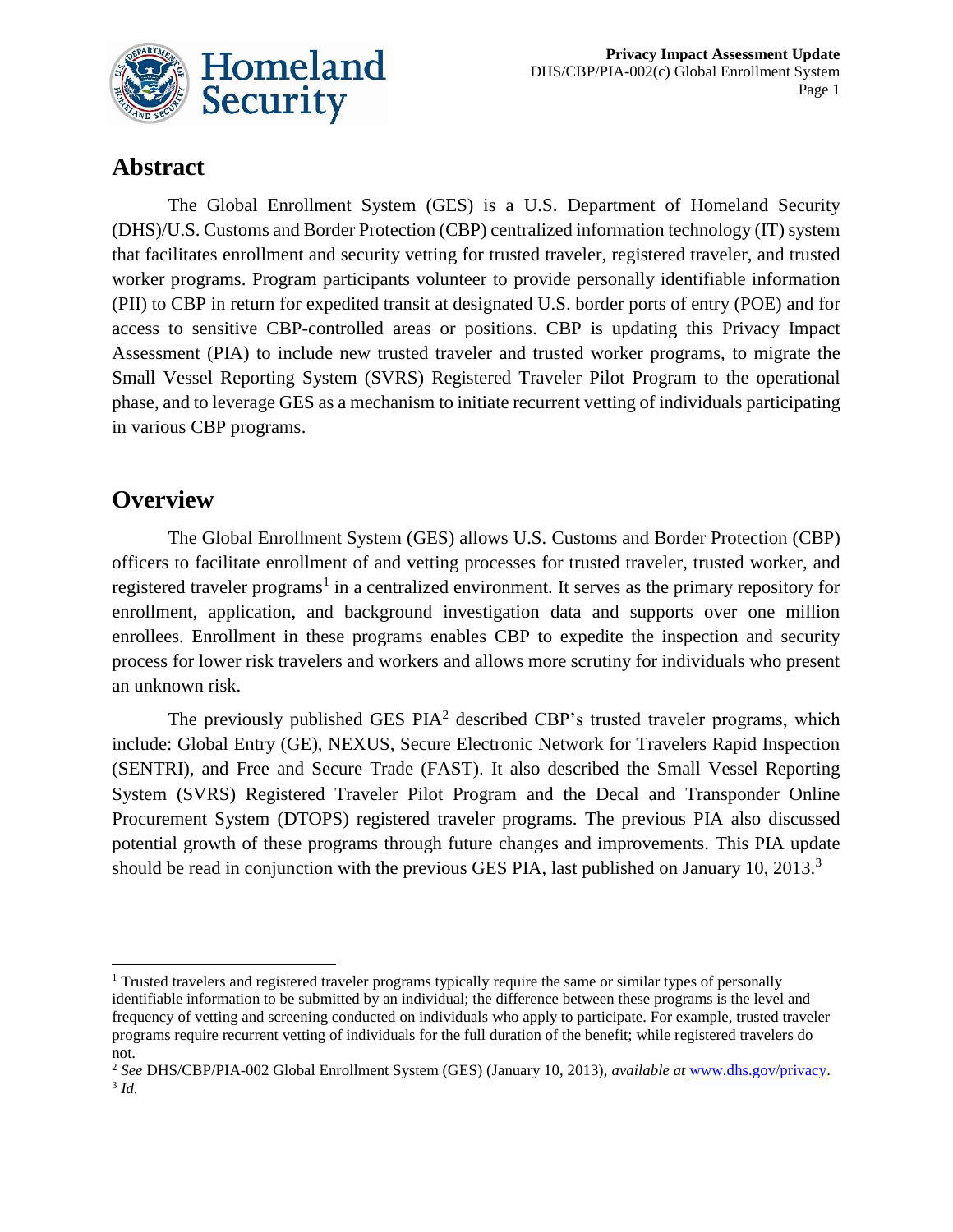

### **Reason for the PIA Update**

This PIA update describes CBP's efforts to recognize the U.S. Asia-Pacific Economic Cooperation (APEC)<sup>4</sup> Business Travel Card Program (ABTC)<sup>5</sup> as a CBP trusted traveler program and leverage GES to facilitate enrollment and vetting through its framework. This update also includes CBP's plan to migrate the SVRS Registered Traveler Pilot Program to a fully operational program. Additionally, the update includes an expansion to trusted worker populations. The initial trusted worked populations that will rely on GES screening and vetting include: (1) the eBadge trusted worker program, operated in conjunction with the DHS Transportation Security Administration (TSA) and commercial service providers that process airport badges and credentials; (2) the Bonded Worker program; and (3) the CBP Licensed Broker program. Lastly, CBP is updating this PIA to describe the recurrent vetting of trusted traveler and trusted worker populations through the Department of Justice (DOJ) Federal Bureau of Investigation (FBI) Criminal Justice Information Service's (CJIS) National Crime Information Center (NCIC) through an interface with the National Law Enforcement Telecommunications System (NLETS).

### *Expanded Trusted and Registered Traveler Programs*

### **1. U.S.-Asia Pacific Economic Cooperation (APEC) Business Travel Card (ABTC) Program**

The U.S.-Asia-Pacific Economic Cooperation (APEC) is an economic forum comprised of twenty-one members including the United States and Canada, with the primary goal of supporting sustainable economic growth and prosperity in the Asia-Pacific region. One of APEC's initiatives is the U.S. Asia-Pacific Economic Cooperation (APEC) Business Travel Card (ABTC) Program. The U.S. ABTC Program is a voluntary program that enables qualified U.S. business travelers or U.S. Government officials who are engaged in APEC business or business in the APEC region the ability to gain access to fast-track immigration lanes at participating airports in the 20 foreign APEC member economies.

On November 12, 2011, the President of the United States signed the Asia-Pacific Economic Cooperation Business Travel Cards Act of 2011 (APEC Act).<sup>6</sup> The APEC Act authorizes the Secretary of Homeland Security, in coordination with the Secretary of State, to issue U.S. ABTCs through September 30, 2018, to eligible persons. To participate in the program, individuals must be a U.S. citizen, must be an existing member in good standing in a CBP trusted

<sup>1</sup> <sup>4</sup> 79 FR 27161 available at: [https://www.gpo.gov/fdsys/pkg/FR-2df/2014-10767.pdf.](https://www.gpo.gov/fdsys/pkg/FR-2014-05-13/pdf/2014-10767.pdf)

<sup>5</sup> *See* ABTC Program available at: [http://www.apec.org/about-us/about-apec/business-resources/apec-business](http://www.apec.org/about-us/about-apec/business-resources/apec-business-travel-card.aspx)[travel-card.aspx.](http://www.apec.org/about-us/about-apec/business-resources/apec-business-travel-card.aspx)

<sup>6</sup> Pub. L. 112–54, 125 Stat. 550.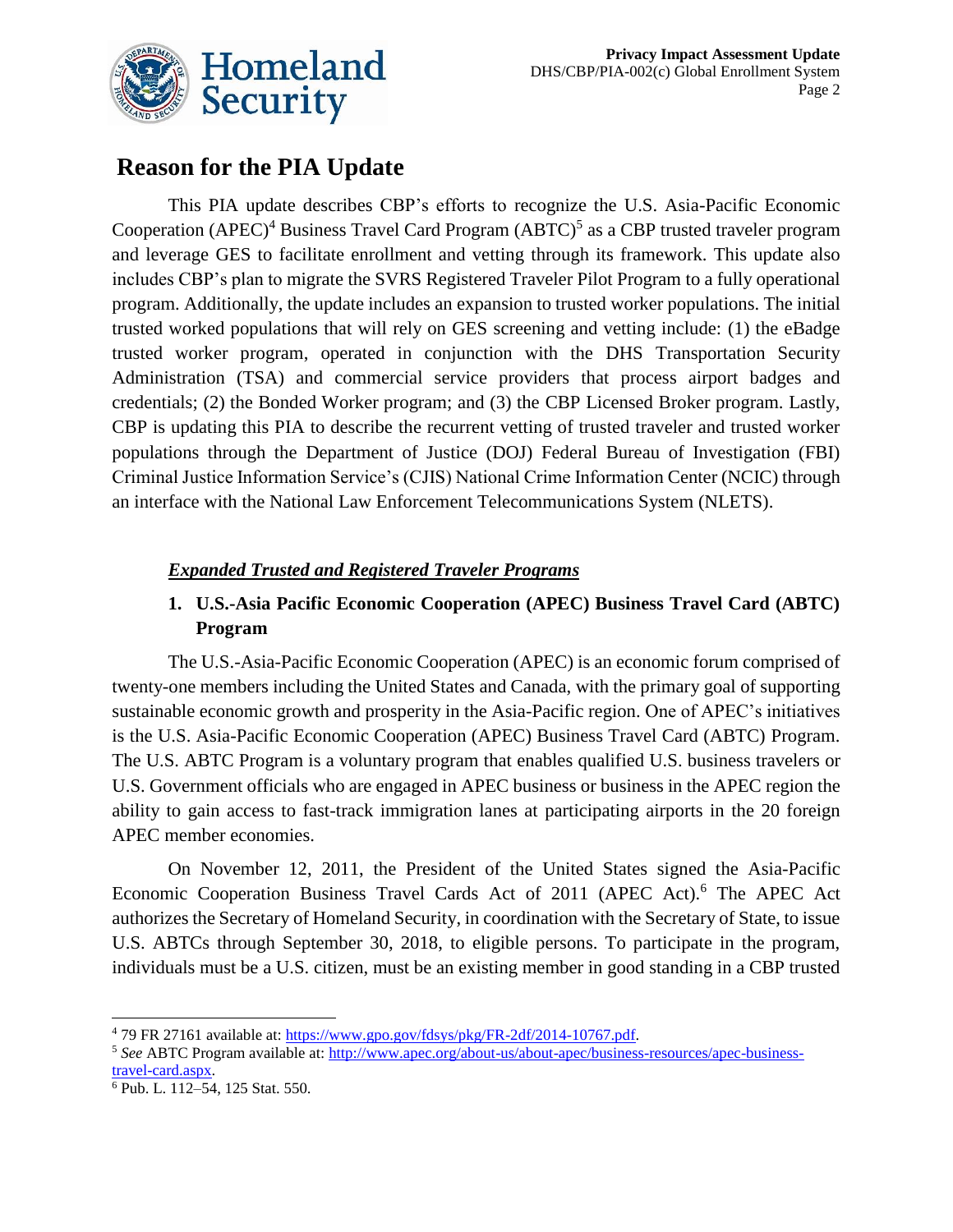

traveler program, and must be a bona fide business person or U.S. Government official who is actively engaged in APEC business. The APEC Act also authorizes the Secretary of Homeland Security to prescribe and collect a fee for U.S. ABTC issuance. ABTC applicants may apply for the U.S. ABTC electronically using the Global On-Line Enrollment System (GOES) website<sup>7</sup> as described in the previous GES PIA.

As a member of APEC, the United States recognizes ABTCs from other members and provides fast-track immigration processing lanes, typically allowing ABTC holders to use diplomatic or crew lines at airports. Participating as a transitional member in the ABTC Program, the United States does not offer visa-free travel for ABTC holders from economies that do not participate in the Visa Waiver Program or otherwise have visa-free travel to the United States. Additionally, it does not accept ABTC participation in lieu of a visa application. ABTC holders entering the United States are subject to the inspection process that is applicable to other travelers, including the presentation of valid passports and, when applicable, valid visas. Although the United States requires visas for ABTC holders to travel to the United States (unless the holder is eligible for admission under the Visa Waiver Program), it affords ABTC holders from APEC members expedited visa interview scheduling at embassies and consulates abroad. All U.S. embassies and consulates in APEC member economies have procedures to expedite the scheduling of visa interviews for ABTC holders seeking to travel to the United States.

Pursuant to an arrangement with Canada, DHS will also print Canadian ABTCs for Canadian citizens who are also members of the NEXUS trusted traveler program.<sup>8</sup> NEXUS is a reciprocal trusted traveler program between the U.S. and Canada that allows pre-screened members to leverage crossing privileges at ports of entry between the two countries. See the *Characterization of the Information* section below for ABTC required data and/or the application process.

#### **2. Small Vessel Reporting System (SVRS) Operational Deployment**

#### *Background*

Vessels arriving in the United States from foreign ports are subject to various regulatory arrival and reporting requirements.<sup>9</sup> Under CBP's standard vessel arrival procedures, boaters must notify CBP of arrival, undergo a customs inspection, and report in-person for an immigration inspection at the nearest port of entry or other designated location. The enforcement of such requirements presents some unique challenges for CBP in the case of pleasure boaters because such persons may not be aware of all arrival requirements or may find the arrival requirements, in particular the requirement to report in-person to CBP for an immigration inspection, to be

 $\overline{a}$ <sup>7</sup> *See* [https://goes-app.cbp.dhs.gov.](https://goes-app.cbp.dhs.gov/)

<sup>8</sup> *See* [http://www.cbp.gov/travel/trusted-traveler-programs/nexus.](http://www.cbp.gov/travel/trusted-traveler-programs/nexus)

<sup>9</sup> *See e.g.,* 19 CFR 4.2, 4.3, and 148.11; and 8 CFR 235.1.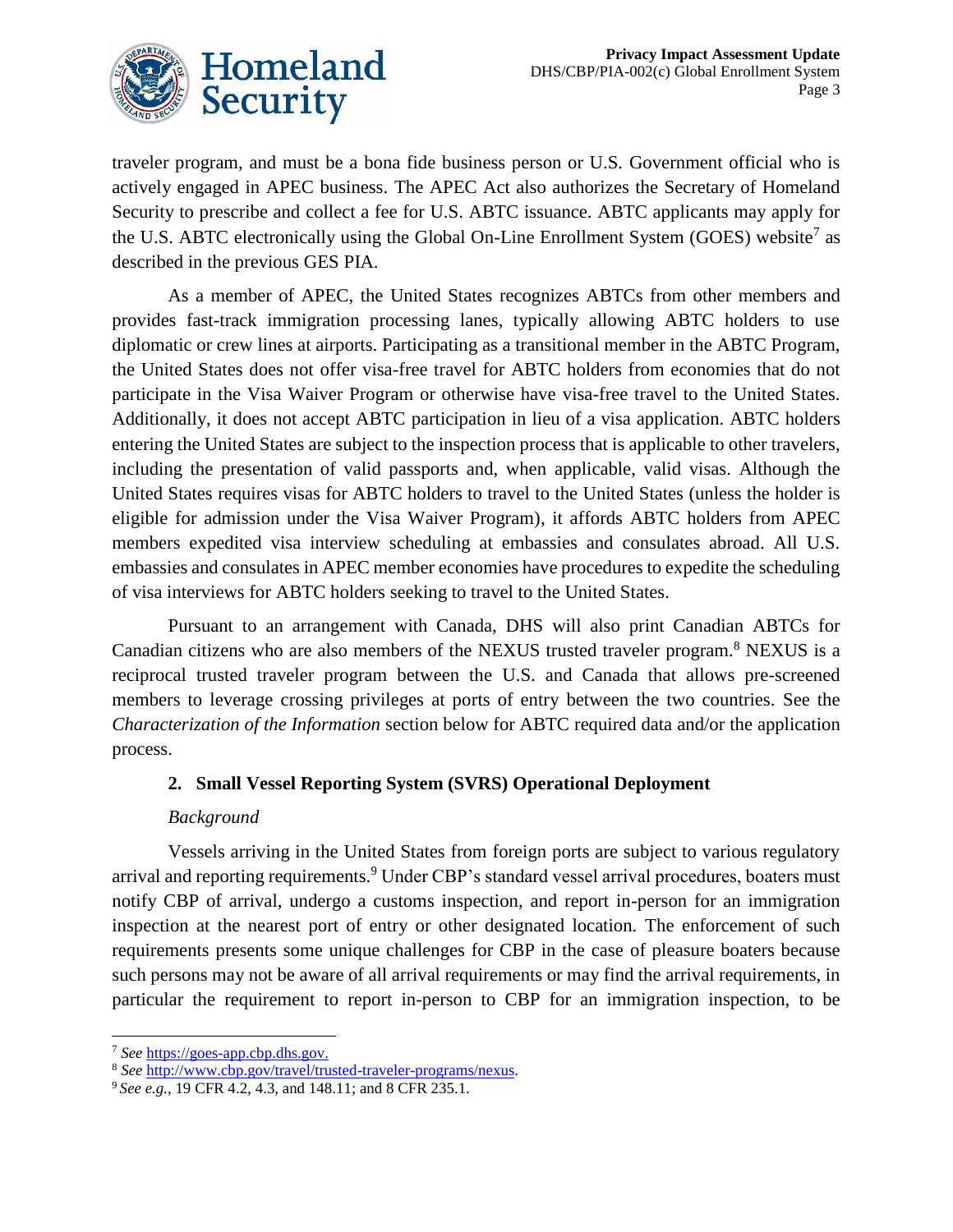

cumbersome, and thus may fail to comply. Recognizing the challenges involved in regulating such vessels navigating the extensive network of U.S. waterways,  $10$  and to reduce risk and increase compliance, CBP initiated the voluntary SVRS Registered Traveler Pilot Program in 2010 (described in the 2013 PIA update) for an expedited passenger processing system for pleasure vessels.

SVRS Program participation was voluntary and will remain so during operational deployment. All U.S. citizens, U.S. nationals, and U.S. lawful permanent residents; Canadian citizens and permanent residents of Canada who are nationals of a Visa Waiver Program country; Canadian Border Boat Landing  $(I-68)^{11}$  Program holders; and participants of one or more of CBP's trusted traveler programs, regardless of nationality, were eligible to participate, provided they are in possession of a valid passport or other specified approved travel document and absent any specified disqualifying factors. These eligibility parameters remain in effect during future operational deployment.

### *Scope of the Pilot*

1

The SVRS pilot centralized and streamlined pleasure vessel reporting and immigration inspection processes to facilitate pleasure vessel reporting, while allowing CBP to better target security risks posed by pleasure vessels. In the SVRS pilot, participating pleasure boaters provided CBP with a "float plan" containing advance information about the vessel, voyage, and passengers through an online automated system. This system enabled program participants to fulfill reporting requirements when their vessel arrives in the United States from a foreign location in an expedited manner relative to standard arrival procedures. The SVRS advance float plan submission feature provided law enforcement and national security benefits as it allowed CBP officers to assess risks associated with incoming vessels and passengers prior to arrival based on the vessel, passenger, and itinerary information included in each float plan submission.

#### *SVRS Registration and Data Collection*

During the pilot, boaters were required to register with CBP to participate in the SVRS program. This registration involved applying to the program through a website and then scheduling and participating in an initial personal interview with a CBP officer before consideration for acceptance into the SVRS program.

<sup>&</sup>lt;sup>10</sup> It includes approximately 95,000 miles of shoreline, 300,000 square miles of waterways, 360 ports of call, and 12,000 marinas. Department of Homeland Security, Office of Inspector General, *DHS's Strategy and Plans to Counter Small Vessel Threats Need Improvement,* OIG-09-100. September 2009.

<sup>11</sup> *See*: [https://www.cbp.gov/travel/pleasure-boats-private-flyers/cbbl.](https://www.cbp.gov/travel/pleasure-boats-private-flyers/cbbl)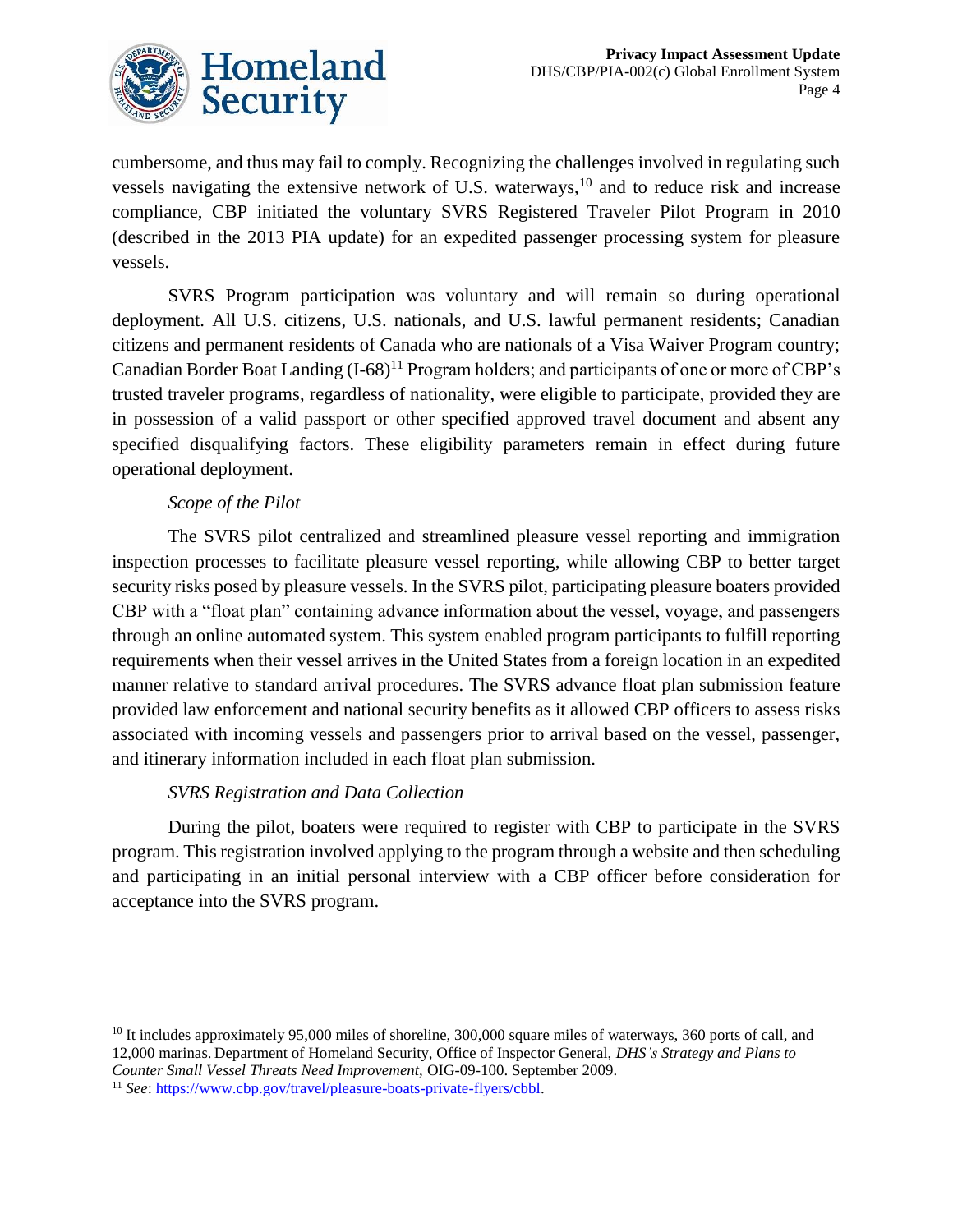

Registered traveler programs do not conduct the same type of vetting as the trusted traveler programs. The SVRS program collects the information provided in the *Characterization of the Information* section below.

### *Operational Deployment*

CBP affirms that the SVRS pilot operated successfully. Since its implementation in 2010, over 90,000 boaters have joined the SVRS pilot program.<sup>12</sup> These participants, along with the public and CBP, have gained significant benefits from the SVRS pilot program. These benefits include but are not limited to:

- Expedited boater processing;
- Enhanced boater traffic tracking to identify high-risk vessels;
- Enhanced boater and vessel data input into CBP systems;
- Enhanced situational awareness;
- Data accuracy improvements;
- Reduced wait times for boaters requiring in-person interviews; and
- Allowing more time for CBP officers to devote to U.S. border and waterway security.

The PII collection, process, and procedural requirements discussed previously in the 2013 GES PIA remain in effect during the forthcoming operational deployment.

### *New Trusted Worker Programs*

The GES trusted worker system is a replica of the GES trusted traveler system used to record, vet, and monitor low risk individuals applying for access to CBP sensitive or secure work areas or positions.<sup>13</sup>

 $\overline{a}$ <sup>12</sup> Based on historical data through October 2015. Sources: Email correspondence with CBP's Office of Field Operations on November 1, 2013, and email correspondence with CBP's Office of Information Technology on November 10, 2015.

<sup>&</sup>lt;sup>13</sup> Trusted Workers are covered by the existing DHS/CBP-010 Persons Engaged in International Trade in Customs and Border Protection Licensed/Regulated Activities System of Records Notice, 73 FR 77753 (December 19, 2008), which permits CBP to collect and maintain records on persons engaged in international trade in CBP licensed/regulated activities. These records include identifying information as well as the results of background checks or official vetting performed to ensure that CBP's approval of the individuals' right to perform the licensed or regulated activity is appropriate.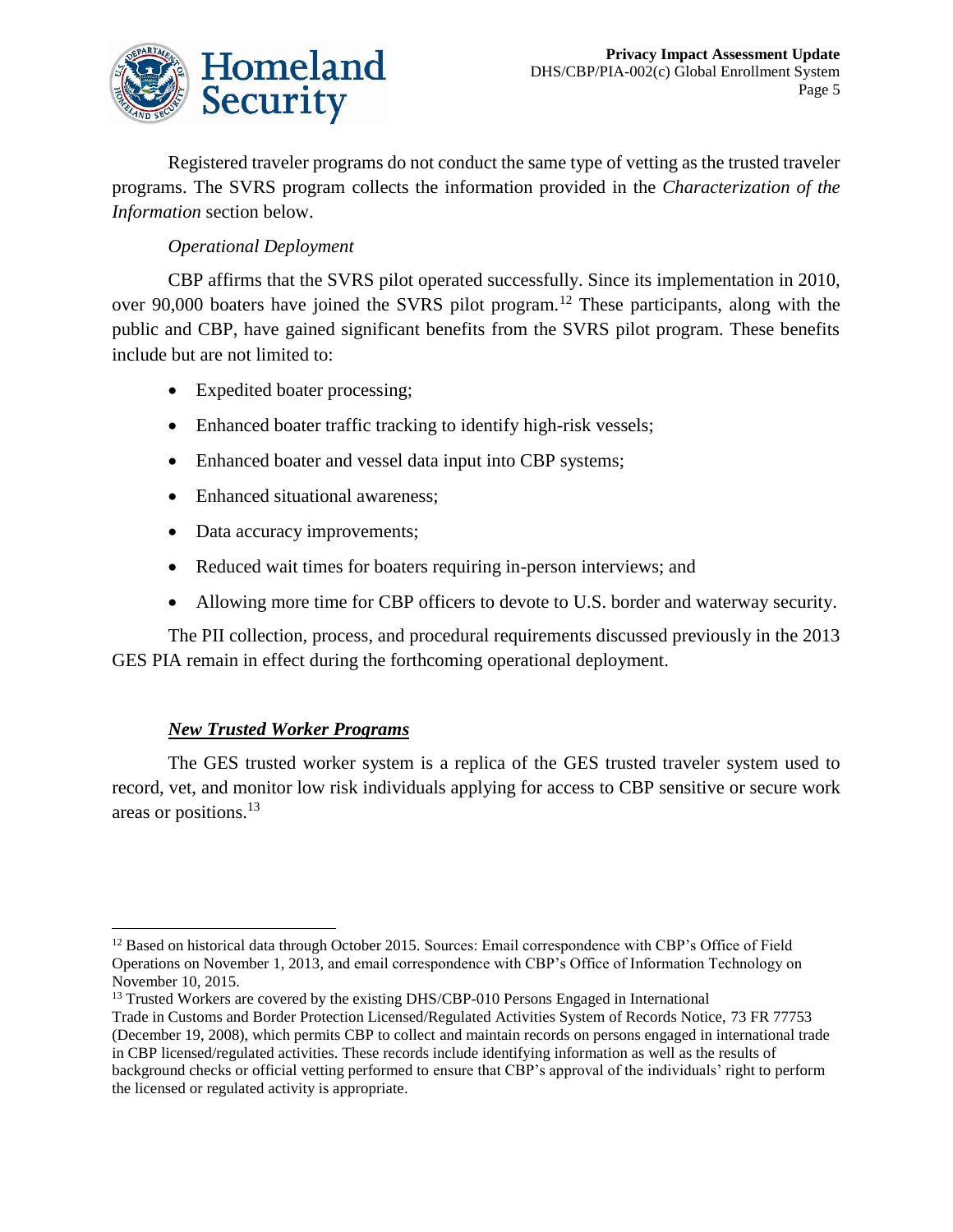

### **1. The eBadge Program**

CBP operates the eBadge program in conjunction with the TSA and commercial service providers that process airport badges and credentials, such as the American Association of Airport Executives. TSA requires name-based Security Threat Assessments (STA) for all individuals seeking or holding airport identification badges or credentials in order to identify potential or actual threats to transportation or national security. The name-based STA involves recurring checks against federal terrorist, immigration, and law enforcement databases. Commercial service providers support airport authorities by channeling airport badge and credential PII to TSA for the STA.

The eBadge program allows CBP to perform additional screening, which includes customs checks against CBP databases of TSA-cleared airport employees seeking access to CBP-controlled Federal Inspections Service (FIS)-restricted areas. The CBP screening includes customs-related checks against CBP databases. CBP officers review the vetting results in order to determine the individual's eligibility for the eBadge. Upon successful CBP screening, CBP advises the commercial service providers to direct the airport authority to affix a hologram to the individual's TSA-approved Security Identification Display Area  $(SIDA)^{14}$  badge, which then authorizes the individual access to the FIS restricted areas. CBP receives applicant PII listed in the *Characterization of the Information* section below directly from commercial service providers through an interface with  $TECS<sup>15</sup>$  and stores the information in the GES.

All individuals submitting initial applications must appear in person with proper government-issued documents at the CBP Airport Security Program office to establish identity and verify employment eligibility.

See the *Characterization of the Information* section below for the data requirements pertaining to the eBadge Program.

#### **2. The Bonded Worker Program**

The Bonded Worker program<sup>16</sup> applies to individuals that work at locations where bonded warehouses, facilities, or designated areas<sup>17</sup> operate under CBP supervision. This program applies

 $\overline{a}$ <sup>14</sup> *See* DHS/TSA/PIA-020, Security Threat Assessment for Airport Badge and Credential Holders, *available at:*  https://www.dhs.gov/xlibrary/assets/privacy/privacy\_pia\_tsa\_airport\_creds.pdf.

<sup>15</sup> *See* DHS/CBP/PIA-009, TECS System: CBP Primary and Secondary Processing, *available at:* [https://www.dhs.gov/sites/default/files/publications/privacy-pia-cbp-tecs-december2010\\_0.pdf](https://www.dhs.gov/sites/default/files/publications/privacy-pia-cbp-tecs-december2010_0.pdf%20and%20DHS/CBP-011) *and* DHS/CBP-011 U.S. Customs and Border Protection TECS (December 19, 2008), 73 FR 77778, *available at:* [https://www.gpo.gov/fdsys/pkg/FR-2008-12-19/html/E8-29807.htm.](https://www.gpo.gov/fdsys/pkg/FR-2008-12-19/html/E8-29807.htm)

<sup>&</sup>lt;sup>16</sup> CBP Bonded Warehouse Program. Available at: [https://help.cbp.gov/app/answers/detail/a\\_id/371/~/establishing](https://help.cbp.gov/app/answers/detail/a_id/371/~/establishing-a-customs-bonded-warehouse)[a-customs-bonded-warehouse.](https://help.cbp.gov/app/answers/detail/a_id/371/~/establishing-a-customs-bonded-warehouse) 

<sup>&</sup>lt;sup>17</sup> See [19 U.S.C. § 1555.](https://www.gpo.gov/fdsys/pkg/USCODE-2011-title19/pdf/USCODE-2011-title19-chap4-subtitleIII-partIV-sec1555.pdf) A Customs bonded warehouse is a building or other secured area in which imported dutiable merchandise may be stored, manipulated, sorted, repacked, cleaned, or undergo manufacturing operation without payment of duty for up to 5 years from the date of importation.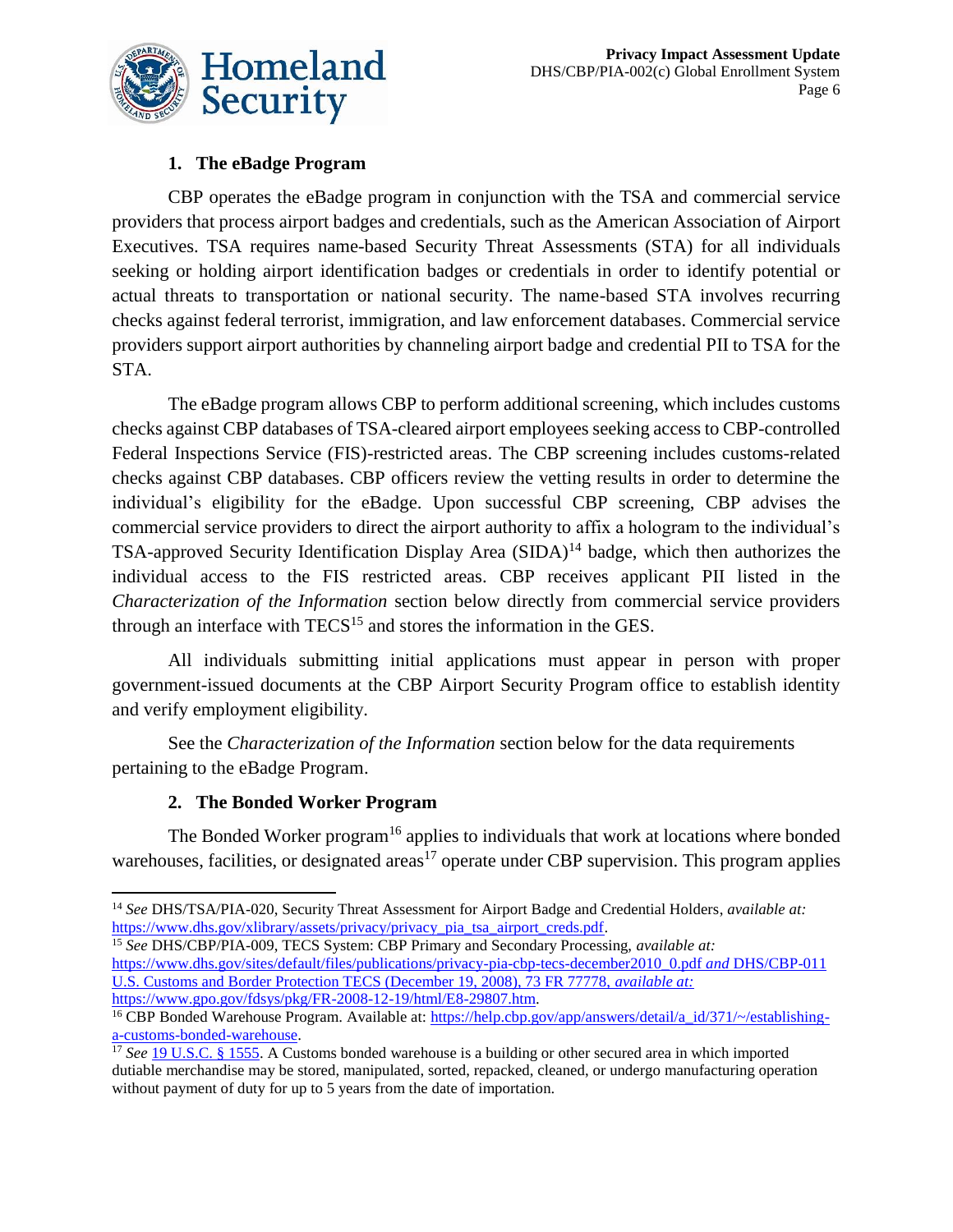

only to warehouse proprietors, Foreign Trade Zone (FTZ) operators, officers, and recordkeeping employees of a corporation that have been granted the right to operate the bonded facility. CBP has the authority to vet these individuals under the Bonded Worker program or revoke or suspend the bonded status of a warehouse proprietor, operator, or any officer of a corporation that has been granted the right to operate a bonded warehouse or an FTZ, upon commission or conviction of certain crimes. An applicant seeking to establish a bonded warehouse must submit a written application to the local CBP port director describing the premises, the location, and the class of warehouse under development. Once approved as a bonded warehouse or facility, applicants must complete CBP Form 3078-Application for Identification Card and submit it to a CBP POE for manual entry into GES. See the *Characterization of the Information* section below for the data requirements pertaining to the Bonded Worker program.

### **3. Broker License Program**

Customs brokers are private individuals, partnerships, associations, or corporations licensed, regulated, and empowered by CBP to assist importers and exporters in meeting federal requirements governing imports and exports. Brokers submit necessary information and appropriate payments to CBP on behalf of their clients and charge them a fee for this service.

Brokers must have expertise in the entry procedures, admissibility requirements, classification, valuation, and the rates of duty and applicable taxes and fees for imported merchandise.

The Broker License program applies to individual applicants, officers, and principals of customs brokerage firms whose primary responsibility is filing required documentation to import goods into the United States. Broker License applicants must be a U.S. citizen at least 21 years of age. Prior to granting a customs broker license, applicants must complete a Broker License examination at a CBP POE and undergo a CBP background investigation. This vetting process adheres to regulatory requirements and verifies that the applicant does not have a history of activity that would make him or her unsuitable to carry out the responsibilities entrusted to a customs broker. Applicants must complete CBP Form 3124-Application for Customs Broker License and submit it to a CBP POE for manual entry into GES. See the *Characterization of the Information* section below for the data requirements pertaining to the Bonded Worker program.

### *New Recurrent Vetting Process*

The Vetting Center Module (VCM) within the GES system processes a standard series of queries conducted on all applicants regardless of the program for which they are applying. Once GES receives the applicant data, it transfers it to the VCM, creates a Pass ID that is associated with new applicants, and initiates the screening process. The VCM conducts automated queries against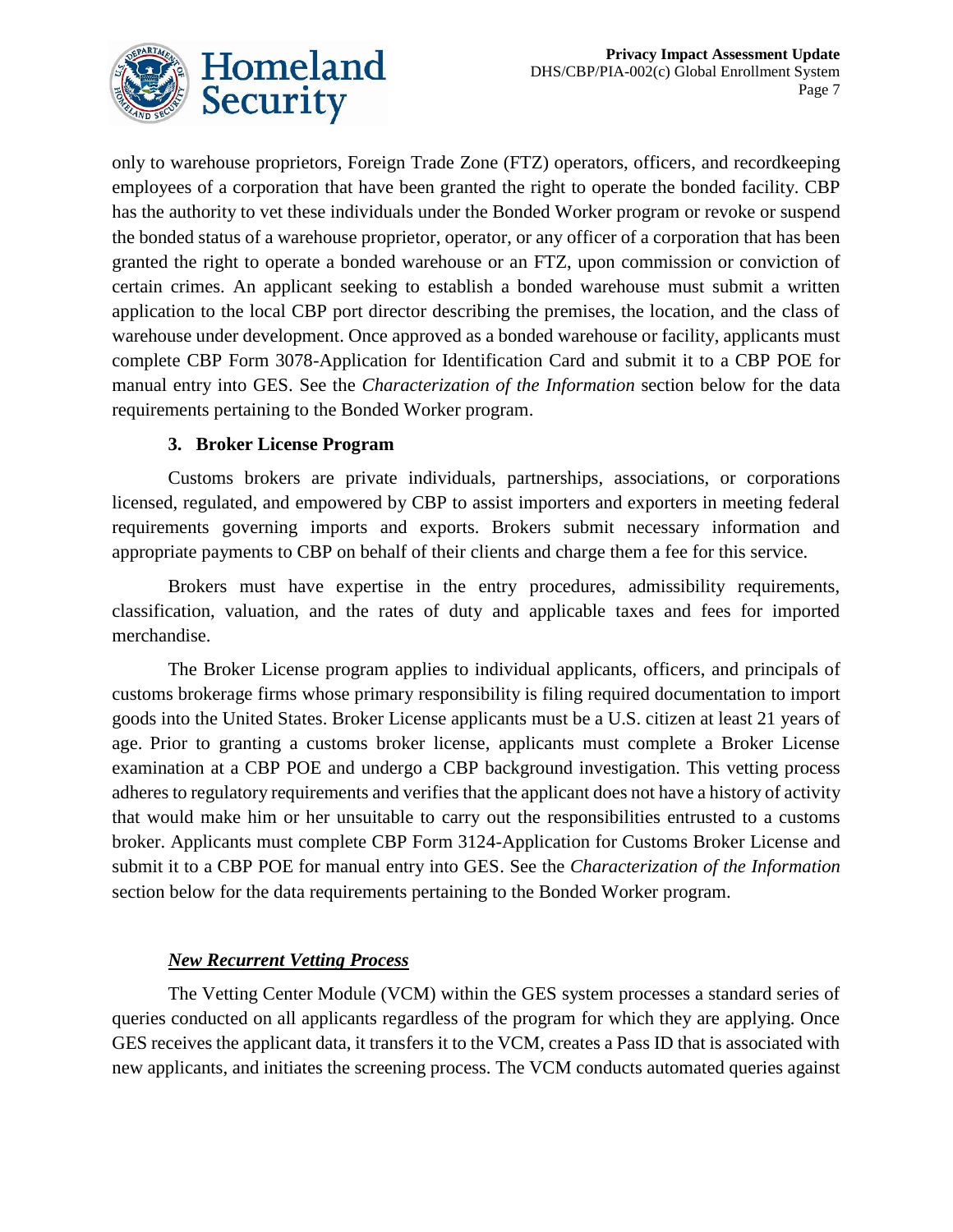

the CBP TECS System<sup>18</sup> and the FBI's National Criminal Information Center (NCIC) databases, including Incident Log Query, Secondary Queries, FBI's wanted persons file, FBI's criminal history file, Person Subject Query, Address Query, Traveler history data for airport or land border, and Financial Query. As part of the screening process, CBP also conducts an interview with the applicant and may retain a photograph and fingerprints of the applicant. <sup>19</sup> CBP uses VCM information to create a Risk Assessment Worksheet (RAW) in the VCM on the particular individual that enables a CBP officer to either recommend approval or denial of a request. CBP uses GES to complete the applicant's processing.

Previously, CBP submitted a list of all GES enrollees on a nightly basis to the FBI and NCIC replied with a response for every enrollee. This approach:

- Consumed a large amount of system resources;
- Raised bandwidth issues and delays during normal processing transmissions;
- Prevented real-time responses (24 hour delays on occasions); and
- Increased the privacy and IT security risks associated with transmission of the data.

### *Recurrent Vetting Process*

The NCIC/NLETS Recurrent Vetting Service (NNVS) within the TECS Platform alleviates nightly trusted traveler vetting. The new process submits an initial batch containing GES enrollee records (with periodic updates for additions/deletions) to the FBI and NCIC responds in real time with information only pertaining to individuals that have experienced an update in their records or vetting results. This new process:

- Alleviates the need to return the full dataset of trusted traveler records to CBP every evening;
- Provides a real-time response instead of a potential 24 hour delay;
- Uses less processing/transmission resources; and
- Decreases privacy and IT security risks through reduced dataset transmissions and exposure.

This modification does not alter the PII CBP obtains to perform background checks on trusted travelers or workers or the privacy posture of TECS.

 $\overline{a}$ <sup>18</sup> DHS/CBP/PIA-009, TECS System: CBP Primary and Secondary Processing. *Available* at: [https://www.dhs.gov/sites/default/files/publications/privacy-pia-cbp-tecs-december2010\\_0.pdf.](https://www.dhs.gov/sites/default/files/publications/privacy-pia-cbp-tecs-december2010_0.pdf)

<sup>&</sup>lt;sup>19</sup> Photographs and biometrics of trusted workers are maintained in the IDENT IT system and covered by the existing DHS/CBP-010 Persons Engaged in International Trade in Customs and Border Protection Licensed/Regulated Activities System of Records Notice, 73 FR 77753 (December 19, 2008).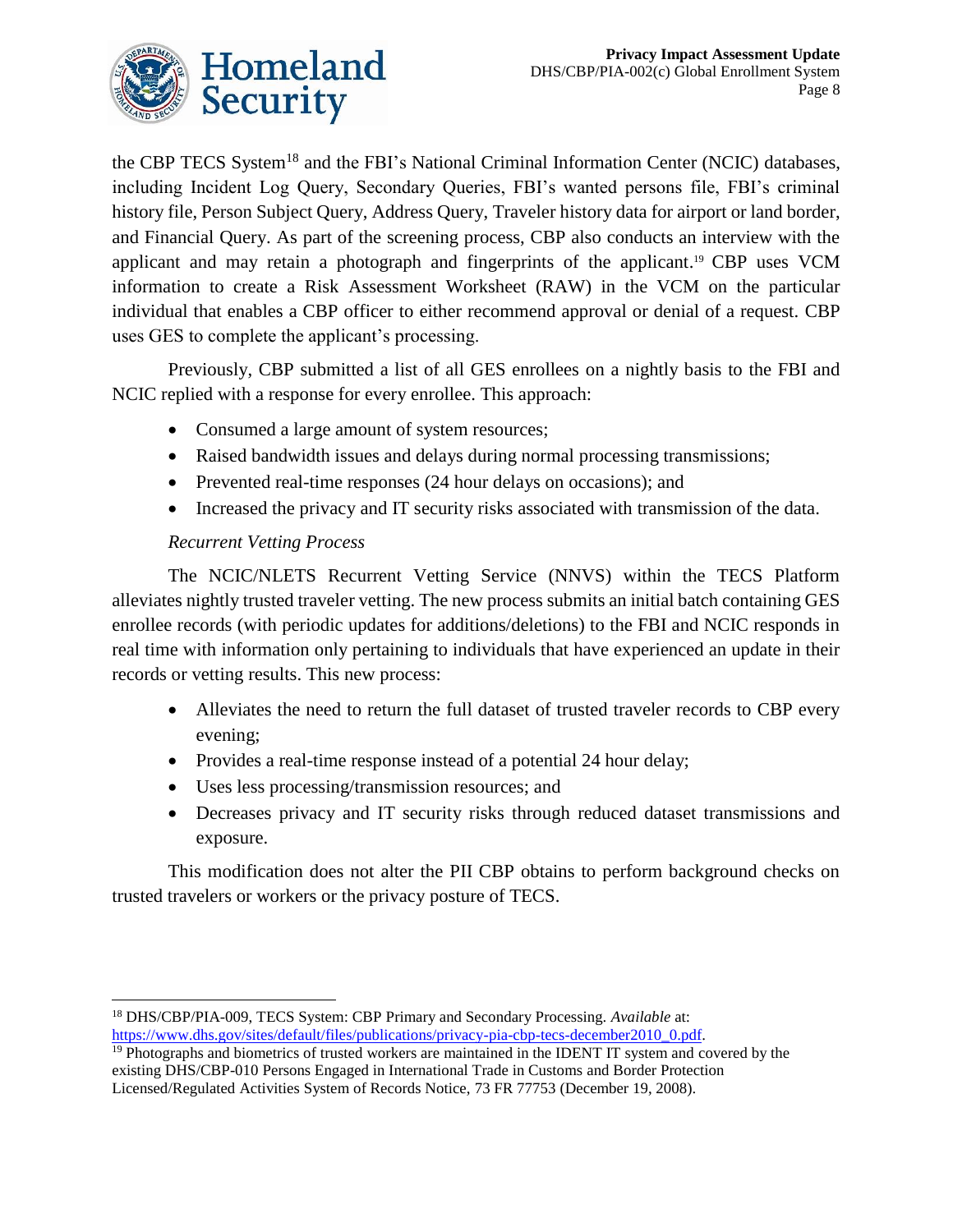

### **Privacy Impact Analysis**

In each of the below sections, consider how the system has changed and what impact it has on the below fair information principles. In some cases there may be no changes and indicate as such.

### **Authorities and Other Requirements**

In addition to the authorities contained in the 2013 PIA that remain in effect, CBP promulgated an Interim Final Rule establishing the ABTC Program pursuant to the Asia-Pacific Economic Cooperation Business Travel Cards Program.<sup>20</sup>

Pursuant to authorities pertaining to customs broker licensing,  $2<sup>1</sup>$  a person engaged in "customs business" must possess a valid customs broker's license.

Pursuant to authorities pertaining to rules, regulations, and forms concerning warehousing and handling of merchandise,  $2^2$  a person who is an employee at a location where bonded facilities operate under CBP supervision must be properly licensed.

Pursuant to authorities pertaining to "employment investigation[s], including a criminal history record checks (CHRC) and a review of available law enforcement data bases and records," TSA may conduct STAs on individuals who have "unescorted access" to the secure areas of airports and aircraft.<sup>23</sup>

Pursuant to the Presidential Executive Order<sup>24</sup> authorizing federal agencies to conduct activities that involve personal identifiers, individuals may provide their Social Security number voluntarily to facilitate participation in the CBP Bonded Worker or Broker License programs.

CBP's information collection in conjunction with trusted worker programs receives coverage from Privacy Act System of Records Notice DHS/CBP-003 Global Enrollment System<sup>25</sup> and DHS/CBP-010 Persons Engaged in International Trade in Customs and Border Protection Licensed/Regulated Activities.<sup>26</sup> The purpose of this system is to collect and maintain records on persons engaged in international trade and in CBP licensed/regulated activities. These records include identifying information as well as the results of background investigations and vetting that

 $\overline{a}$ <sup>20</sup> 8 CFR Part 235.13.

<sup>21</sup> 19 U.S.C § 1641 and 19 CFR Part 111.12.

<sup>22</sup> 19 U.S.C. §§ 66, 1551, 1555, 1565, 1624; 19 CFR Parts 112.42, 118, 122, 182, and 146.6.

<sup>23</sup> 49 U.S.C § 44936.

<sup>24</sup> Executive Order (E.O). 13478.

<sup>25</sup> DHS/CBP-002 Global Enrollment System, 78 FR 3441 (January 16, 2013), *available at:* [www.dhs.gov/privacy.](http://www.dhs.gov/privacy)

<sup>26</sup> DHS/CBP-010 Persons Engaged in International Trade in Customs and Border Protection Licensed/Regulated Activities, 75 FR 77753 (December 19, 2008), *available at* [www.dhs.gov/privacy.](http://www.dhs.gov/privacy)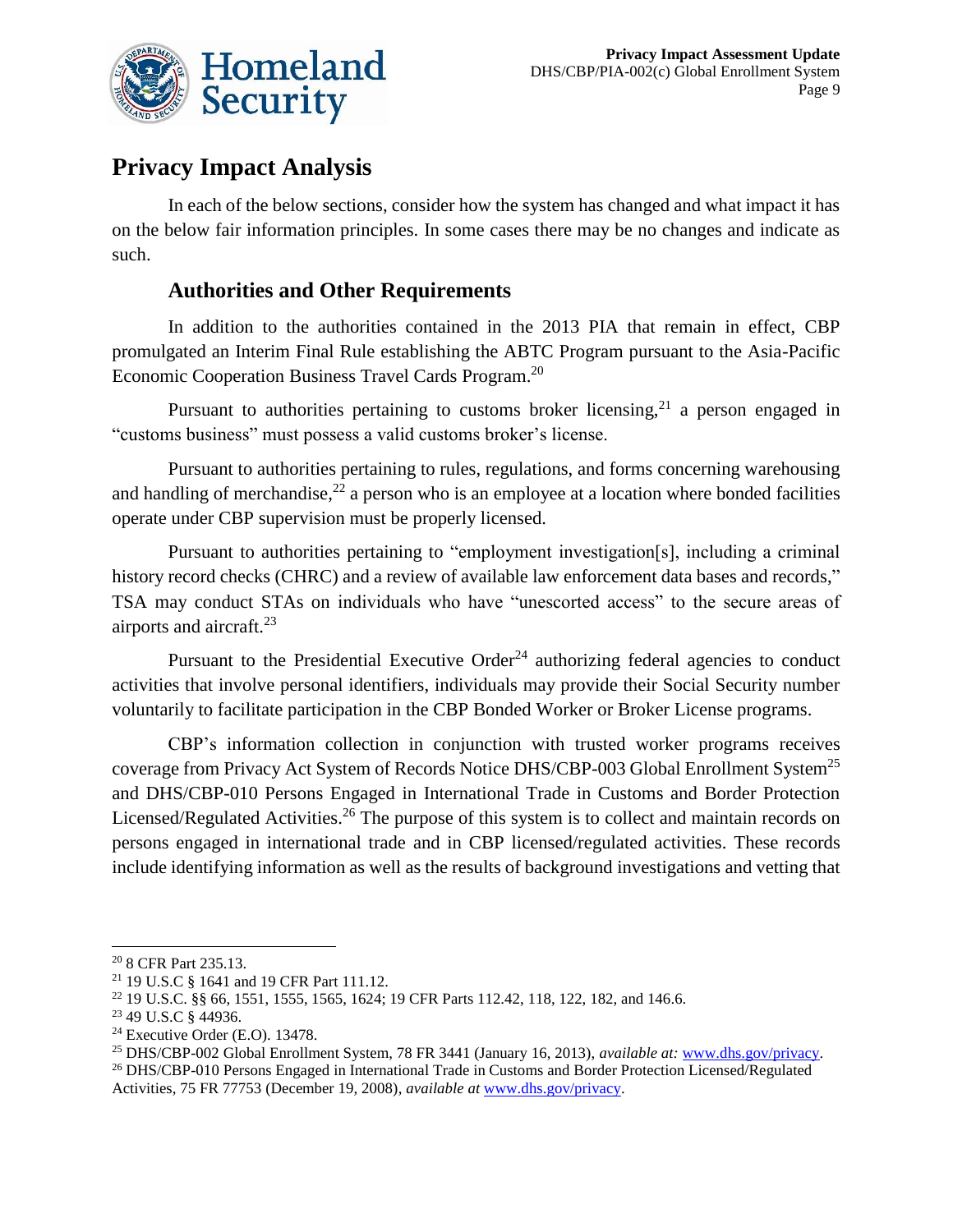

leads to CBP's approval or disapproval of the individual's right to perform the licensed or regulated activity.

The information collected from applicants for the Bonded Worker and Broker License trusted worker programs receives coverage under the Paperwork Reduction Act (PRA), and Office of Management and Budget (OMB) control numbers 1651-0008 and 1651-0034. There are no changes to the PRA posture of previous trusted traveler and trusted worker programs.

### **Characterization of the Information**

In addition to the processes and data elements listed in the previous GES PIA, CBP will use the following processes or collect the information described below for the new trusted traveler and trusted worker programs:

### *ABTC Application Process*

CBP generates the ABTC number and collects a digital signature directly from the individual. CBP uses the ABTC number for administrative purposes to identify each ABTC applicant and card holder. CBP uses the digital signatures to certify that a U.S. applicant is a bona fide business person or U.S. Government official actively engaged in APEC business or operating in the APEC region. After the ABTC applicant pays the fee through Pay.gov, $27$  the process generates a tracking number that links to the ABTC application in GES. In summary, ABTC applicants must:<sup>28</sup>

- 1. Be a U.S. citizen;
- 2. Become a member in good standing in a CBP trusted traveler program and initiate a GOES account;
- 3. Be a bona fide business person engaged in business in the APEC region or U.S. Government official actively engaged in APEC business;
- 4. Voluntarily undergo a background investigation, which includes checks against law enforcement, customs, immigration, intelligence, and terrorism databases;
- 5. Undergo a 10-fingerprint law enforcement check;
- 6. Complete a personal interview with a CBP officer; and
- 7. Provide a digital signature.

1

*Canadian Citizen ABTC Participants*

<sup>27</sup> *See* The Financial Management Service (FMS) PIA, *available at:*

[https://www.fiscal.treasury.gov/fsreports/rpt/fspia/paygov\\_pia.pdf.](https://www.fiscal.treasury.gov/fsreports/rpt/fspia/paygov_pia.pdf)

<sup>28</sup> 8 CFR § 235.13. *See also* ABTC Program FAQ. *Available at*[: https://www.cbp.gov/travel/trusted-traveler](https://www.cbp.gov/travel/trusted-traveler-programs/us-apec-business-travel-card-program-frequently-asked-questions2)[programs/us-apec-business-travel-card-program-frequently-asked-questions2.](https://www.cbp.gov/travel/trusted-traveler-programs/us-apec-business-travel-card-program-frequently-asked-questions2)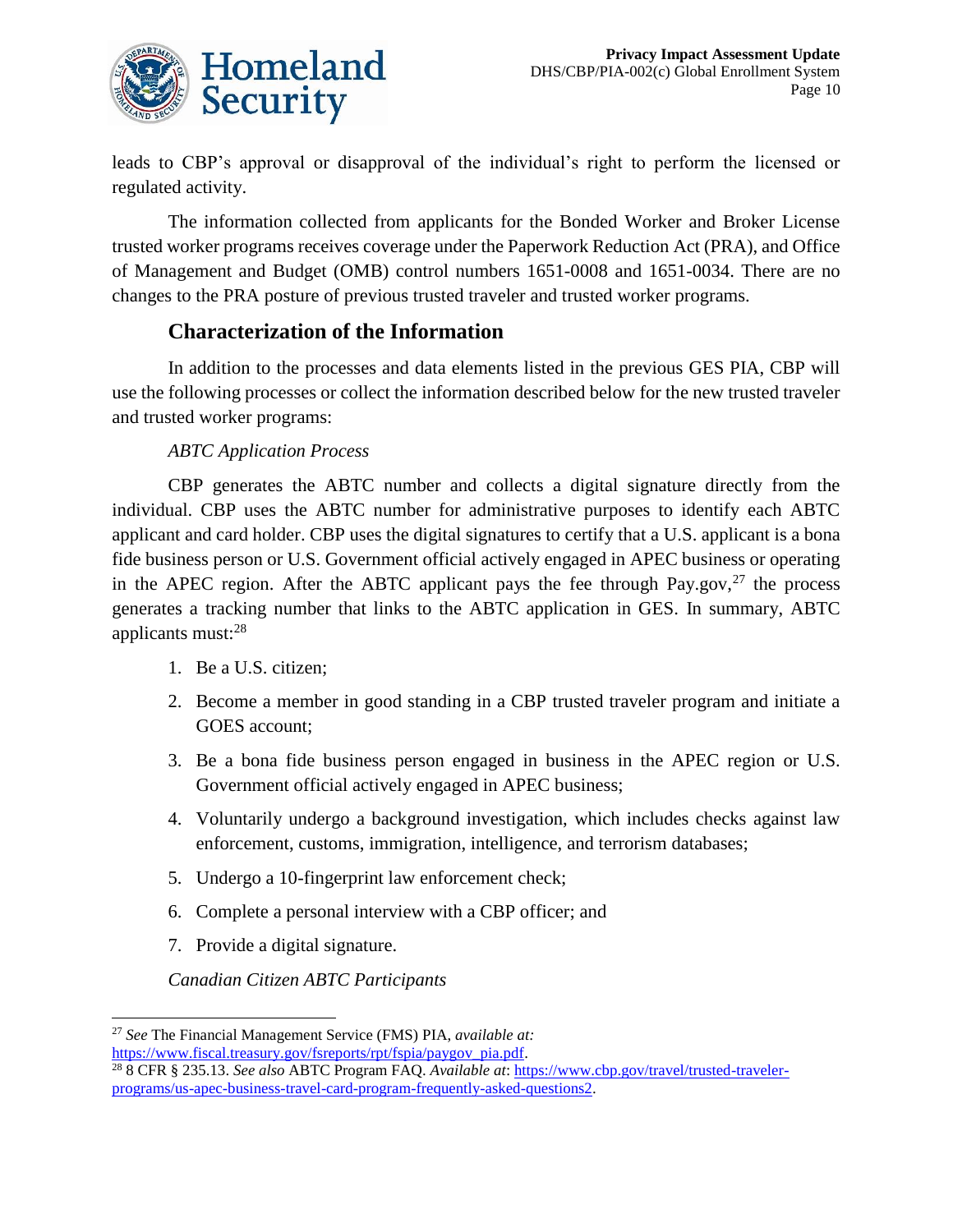

DHS will print Canadian ABTCs for Canadian citizens who are also members of the NEXUS trusted traveler program. Canadian NEXUS members enter their information into GOES and pay a fee to obtain a Canadian ABTC. As part of the NEXUS program, authorized Canada Border Services Agency (CBSA) officers with limited read-only access to GES may review Canadian NEXUS applicant information and determine an applicant's eligibility for the ABTC. The Canadian government notifies CBP whether it is authorized to print the ABTC for the Canadian citizen. With the exception of the "pass/fail" notification, the Canadian government does not provide CBP any additional information about the applicant. A "fail" decision from the Canadian government does not affect whether the Canadian individual can participate in any other CBP trusted traveler or registered traveler program.

#### *SVRS Data Collection*

- Full Name;
- Gender;
- Date of Birth;
- Place of Birth;
- Country of Citizenship;
- Address;
- Contact Telephone Number;
- Alternate Telephone Number;
- Contact Email Address;
- Password;
- Document type & number (e.g., U.S. Passport, Permanent Resident Card, Birth Certificate), place of issue, and expiration date of document; and
- Vessel information including registration number, hull ID number, decal number, registered name, location where vessel is registered, and vessel description (e.g., length, type, manufacturer, model, year, hull colors).

#### *eBadge Program Application Process and Required Information*

- The applicant must receive a TSA-approved SIDA Badge;
- Must appear in person with proper government-issued documents at the CBP Airport Security Program office to establish identity and verify employment eligibility;
- Submit Name;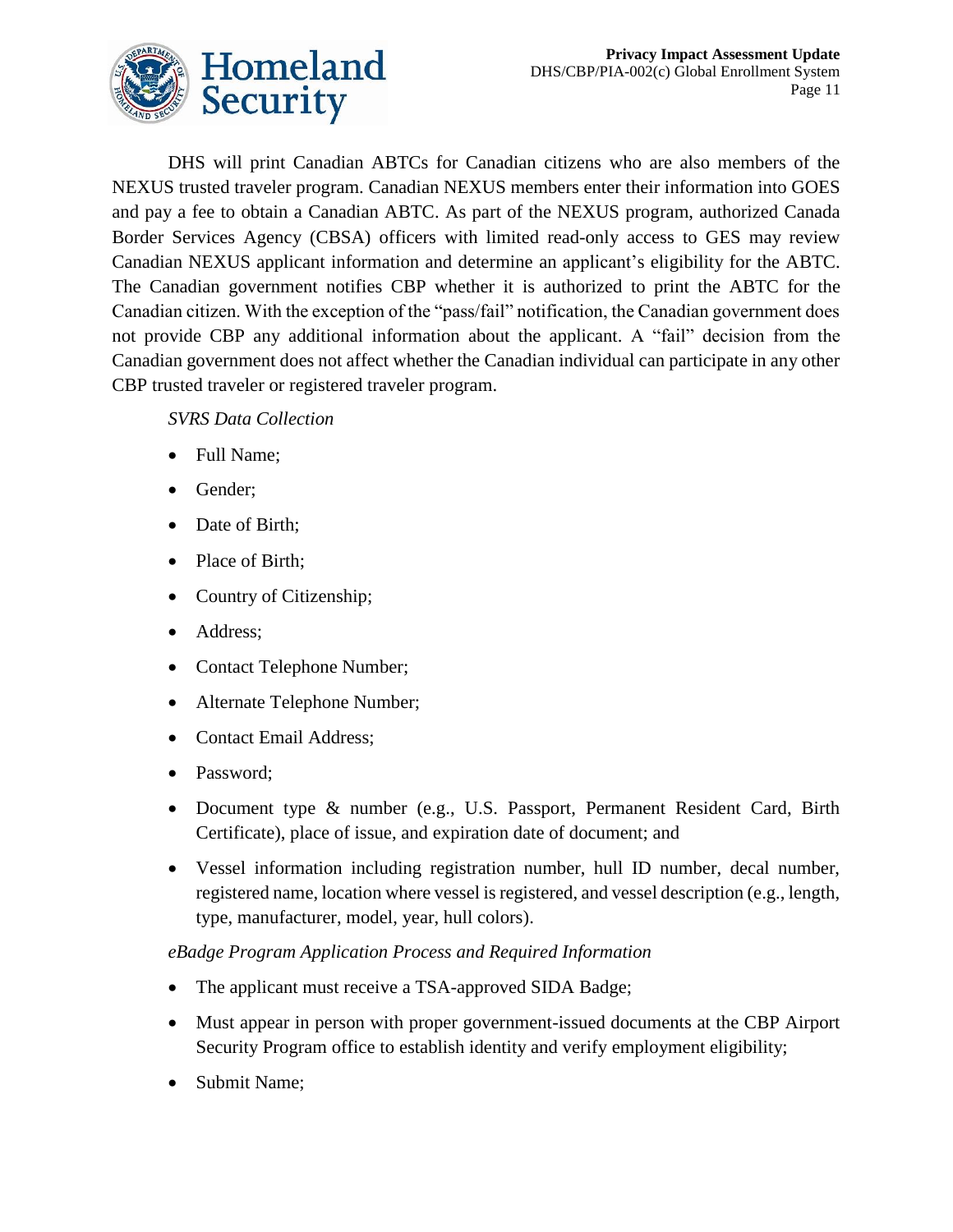

- Date of Birth; and
- Employer name and address.

### *Bonded Worker Application Process and Required Information*

- Complete CBP Form 3078 (entered manually into GES by CBP);
- Name (and other names used);
- Photographic Image;
- Date of Birth;
- Type of Activity Requiring an ID Card;
- Social Security number (voluntary);
- U.S. Coast Guard or U.S. Merchant Marine Card Number;
- Place of Birth;
- Date of Birth;
- Height;
- Weight;
- Eye Color;
- Hair Color;
- Visible Scars or Marks;
- Employer name and address;
- Former Employer's name and address over the previous 10 years;
- All Residences During the Last 5 Years;
- Previous U.S. Military Service (if applicable);
- Branch of Service;
- Military Service Serial Number;
- Type of Military Discharge;
- List of Criminal Convictions or Offenses; and
- Narcotic Drug Use History.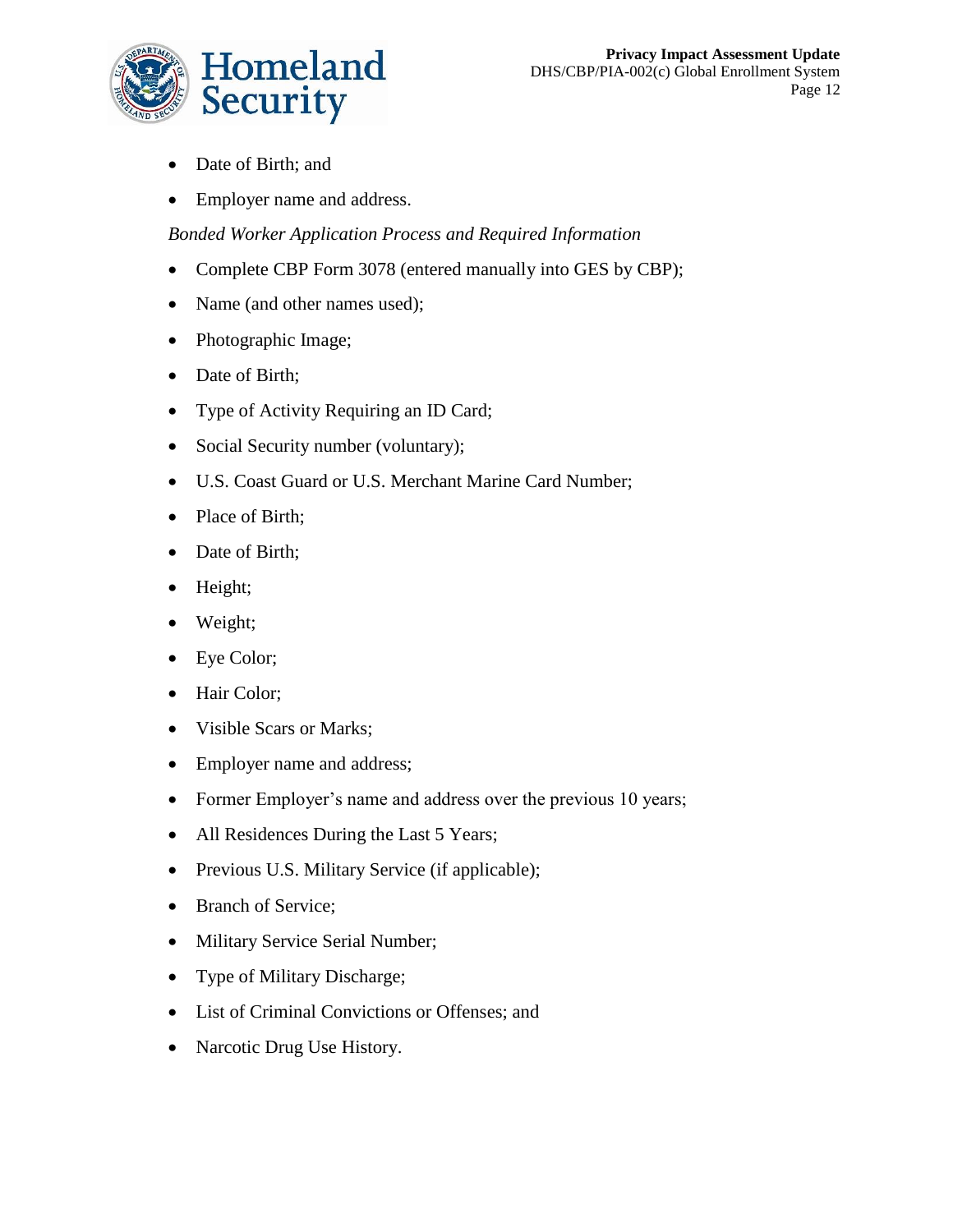

### *Broker License Application Process*

- Complete CBP Form 3124 (entered manually into GES by CBP);
- Name (and other names used);
- Date of Birth;
- Social Security number (voluntary);
- Type of License Applied For;
- License Suspension/Revocation Information (if applicable)
- Place of Birth;
- U.S. Citizenship status;
- Home Phone Number;
- Business Phone Number;
- Home Address;
- List of Criminal Convictions or Offenses;
- Bankruptcy, tax lien, debt legal judgment status;
- Name, Addresses, and Phone Number of References; and
- Name, Addresses, Dates of Birth, Place of Birth of all Corporate Officers or Principals (if applicable).

There are no additional data requirements for the NCIC/NLETS recurrent vetting process.

**Privacy Risk:** There is a risk that inaccurate data input into GES by either the individual applying for the trusted traveler, registered traveler, or trusted worker program or by the CBP officer may result in an erroneous decision to approve or disapprove enrollment in a particular program.

**Mitigation:** CBP mitigates this risk by conducting personal interviews of applicants for trusted traveler, registered traveler, and trusted worker programs. If there are doubts concerning whether the individual applying for the program is the same individual of record in a law enforcement database, or if that database record raised accuracy concerns, CBP may use the personal interview and the application data to verify the information. CBP offers the applicant an opportunity to reapply and clarify the potential inaccuracy.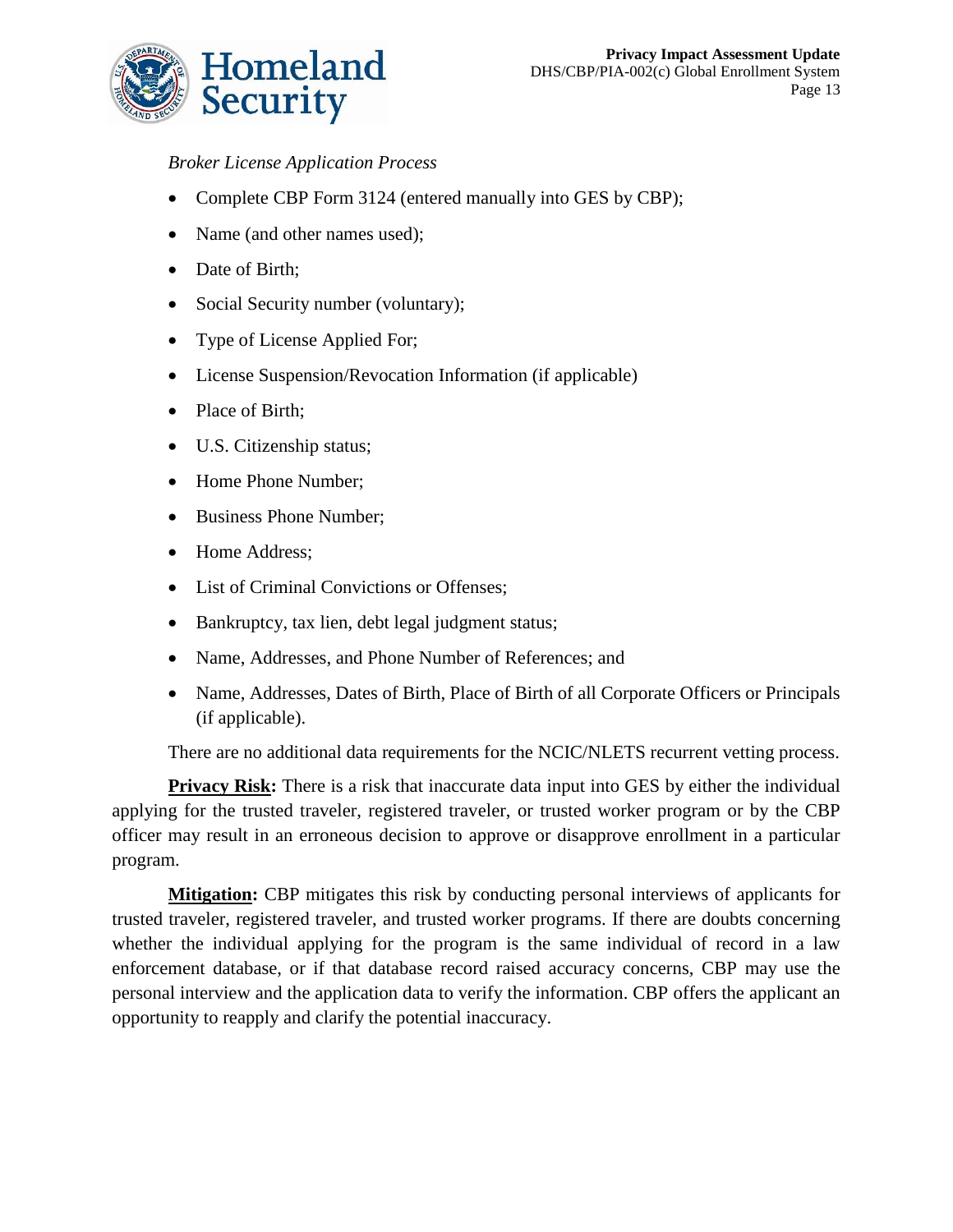

### **Uses of the Information**

CBP collects voluntary information from applicants in order to assess their eligibility for enrollment in its trusted traveler, registered traveler, and trusted worker programs supported by GES. CBP conducts recurrent vetting on trusted traveler and trusted worker applicants and enrollees to ensure that they do not pose threats to law enforcement or national security and to determine their eligibility to receive expedited processing at the border or access to sensitive CBPcontrolled areas or positions. CBP also vets these individuals to ensure that they either meet or remain eligible for program participation. CBP will not use the information to conduct recurrent vetting or assess further eligibility of registered travelers.

**Privacy Risk:** There is a risk that applicants and enrollees may not know how CBP may use their information submitted to the GES.

**Mitigation:** CBP mitigates this risk by providing Privacy Act notices stating the purpose for the data collection on the forms provided to applicants for the Bonded Worker and Broker License programs. CBP also mitigates this risk by the publishing a series of GES PIAs and the applicable SORNs, which provide transparency into GES information usage.

**Privacy Risk:** There is a risk that information used to enroll individuals in a trusted traveler, registered traveler, or trusted worker program will be used for a purpose inconsistent with the original collection.

**Mitigation:** This risk is mitigated by the manner in which CBP collects and stores information for trusted traveler, registered traveler, and trusted worker programs. CBP manages the various programs in separate environments, which can interface when an applicant applies for a separate GES-managed program. The data segregation also supports software management for the various programs. Additionally, all system users are trained to use information strictly for determining program eligibility. Access to GES is granted to users by a limited number of system administrators and access level varies based on a need-to-know and the user's role. Users are also required to take annual privacy training to ensure that they know and understand the importance of managing sensitive PII.

### **Notice**

 $\overline{a}$ 

CBP provides notice for trusted traveler, registered traveler, and trusted worker programs by publishing the GES PIA series and the corresponding SORN.<sup>29</sup> In addition, when a U.S. or a Canadian citizen applies for the ABTC through the GOES website, he or she must certify a Privacy Act Statement that notifies applicants of the information collection required for program

<sup>29</sup> *See* DHS/CBP/PIA-002 Global Enrollment System (GES) (January 10, 2013), *available at* [www.dhs.gov/privacy.](http://www.dhs.gov/privacy)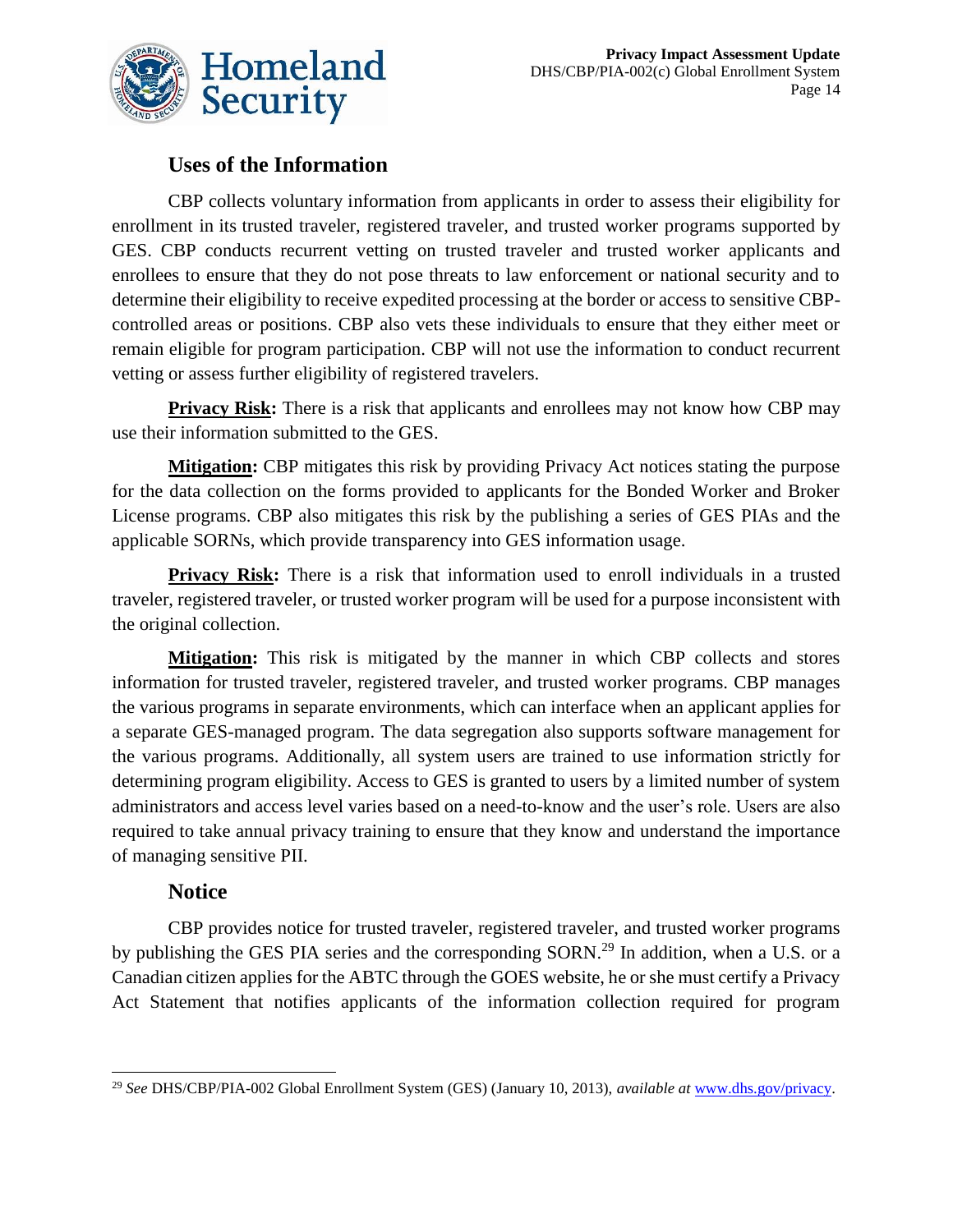

consideration. Furthermore, CBP provides general notice on the GOES website for applicants that use it for processing purposes.<sup>30</sup>

CBP does not require anyone to participate in any trusted traveler, registered traveler, and trusted worker programs. Therefore, consent is implied when an applicant applies to the program. Applicants must certify that they understand any information they provide, including any supporting documentation, biometric data, and statements made during interviews, may be shared among law enforcement and other government agencies as necessary to conduct a background investigation. The data collected in GES is used only for the purposes defined, including border and immigration management, national security, and law enforcement. Once enrolled, individuals have no opportunity to "opt out" of the use of their data for any of these stated purposes.

This PIA also serves as notice to program participants that CBP conducts NCIC/NLETS recurrent vetting on all trusted traveler and trusted worker populations.

In addition, CBP plans to publish a Notice of Proposed Rulemaking related specifically to migrating the SVRS pilot program to a fully operational program.

**Privacy Risk:** Individuals participating in or applying for the new Bonded Worker and Broker License trusted worker programs may believe that they did not received adequate notice as to the use of their collected information.

**Mitigation:** This risk is mitigated by requesting that the applicant certify the Privacy Act notices in GOES and by including the notices contained on the CBP 3078 and 3124 forms for individuals applying for the trusted worker programs. These notices explain that the application information, including supporting documentation, background information, and biometric data is subject to a check of criminal information databases, immigration and customs databases, and other enforcement databases, as well as shared among law enforcement and other Government agencies as permitted under the Privacy Act and other applicable laws. These notices further remind applicants of the opportunity to decline to provide information for the application and that the programs are all voluntary.

### **Data Retention by the project**

No changes.

### **Information Sharing**

The information sharing parameters described in the previous GES PIA and associated SORNs remain in effect. CBP may share information, including Canadian citizens' NEXUS application information, with the Canadian government as a part of the ABTC program. CBSA

 $\overline{a}$ <sup>30</sup> See "General Trusted Traveler Program Member Questions" in the Frequently Asked Questions section on the GOES website: [https://goes-app.cbp.dhs.gov/main/goes.](https://goes-app.cbp.dhs.gov/main/goes)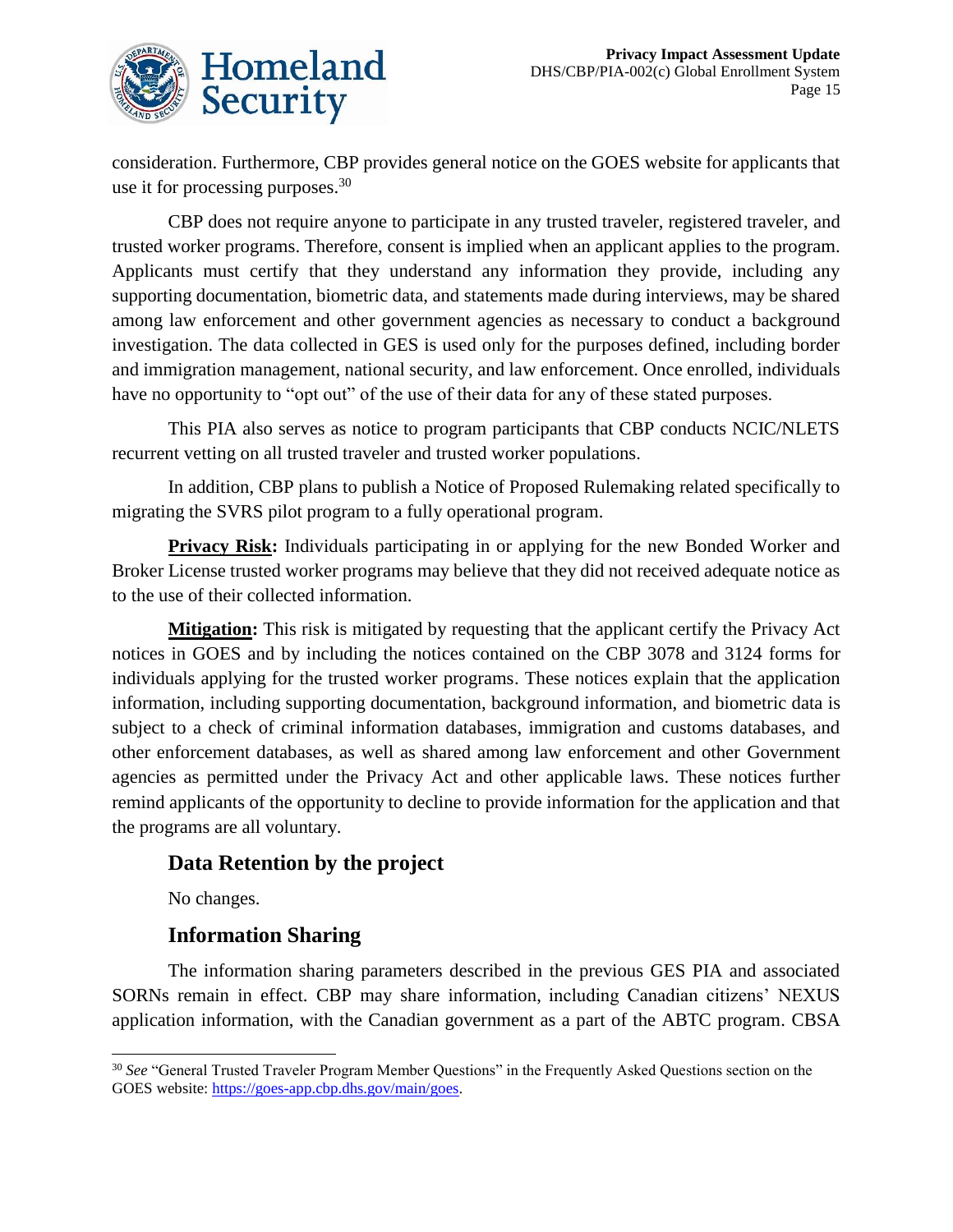

agents receive read-only access to GES. The U.S. and Canada do not share PII with APEC or any ABTC international database because they are transitional members of the ABTC international program.

CBP may share GES application information with partnering international countries (excluding vehicle-related information) submitted directly by the applicant undergoing the vetting process. No derogatory information or records are exchanged; CBP only provides a "pass/fail" decision to the partnering international country and receives only a pass/fail for reciprocal programs. All information sharing agreements must be reviewed and approved through an internal CBP process that includes a review by CBP policy and privacy officials, and the CBP Office of Chief Counsel. After CBP approves an information sharing agreement it is forwarded to DHS for final review and approval.

CBP may share GES information pertaining to airport workers with airport authorities through commercial service providers as part of the STA and customs checks process associated with the eBadge Program.

**Privacy Risk:** There is a risk that GES information may be inappropriately shared with individuals or foreign countries and that these countries would have limited accountability for how they can use and further share this data.

**Mitigation:** CBP only shares GES application data as authorized by DHS/CBP-002 Global Enrollment System<sup>31</sup> and DHS/CBP-010 Persons Engaged in International Trade in Customs and Border Protection Licensed/Regulated Activities,<sup>32</sup> and as defined in any information sharing agreement pertaining to the data. Access controls such as administrative passwords and restrictive rules regarding database access ensure that only authorized users can access GES and use the information in the system in accordance with authorized activities and the parameters of its information sharing agreements.

### **Redress**

CBP has not changed access, redress, and correction procedures. However, CBP updated the address to which individuals should submit their requests for access, redress, and correction.

DHS allows individuals, including foreign nationals, to seek administrative access under the Privacy Act to certain information maintained in GES. For individuals to request their information about their records in GES, they should mail their request, in the format described in the GES SORN, to:

 $\overline{a}$ <sup>31</sup> DHS/CBP-002 Global Enrollment System, 78 FR 3441 (January 16, 2013), *available at* [www.dhs.gov/privacy.](http://www.dhs.gov/privacy) 

<sup>&</sup>lt;sup>32</sup> DHS/CBP-010 Persons Engaged in International Trade in Customs and Border Protection Licensed/Regulated Activities, 75 FR 77753 (December 19, 2008), *available at* [www.dhs.gov/privacy.](http://www.dhs.gov/privacy)